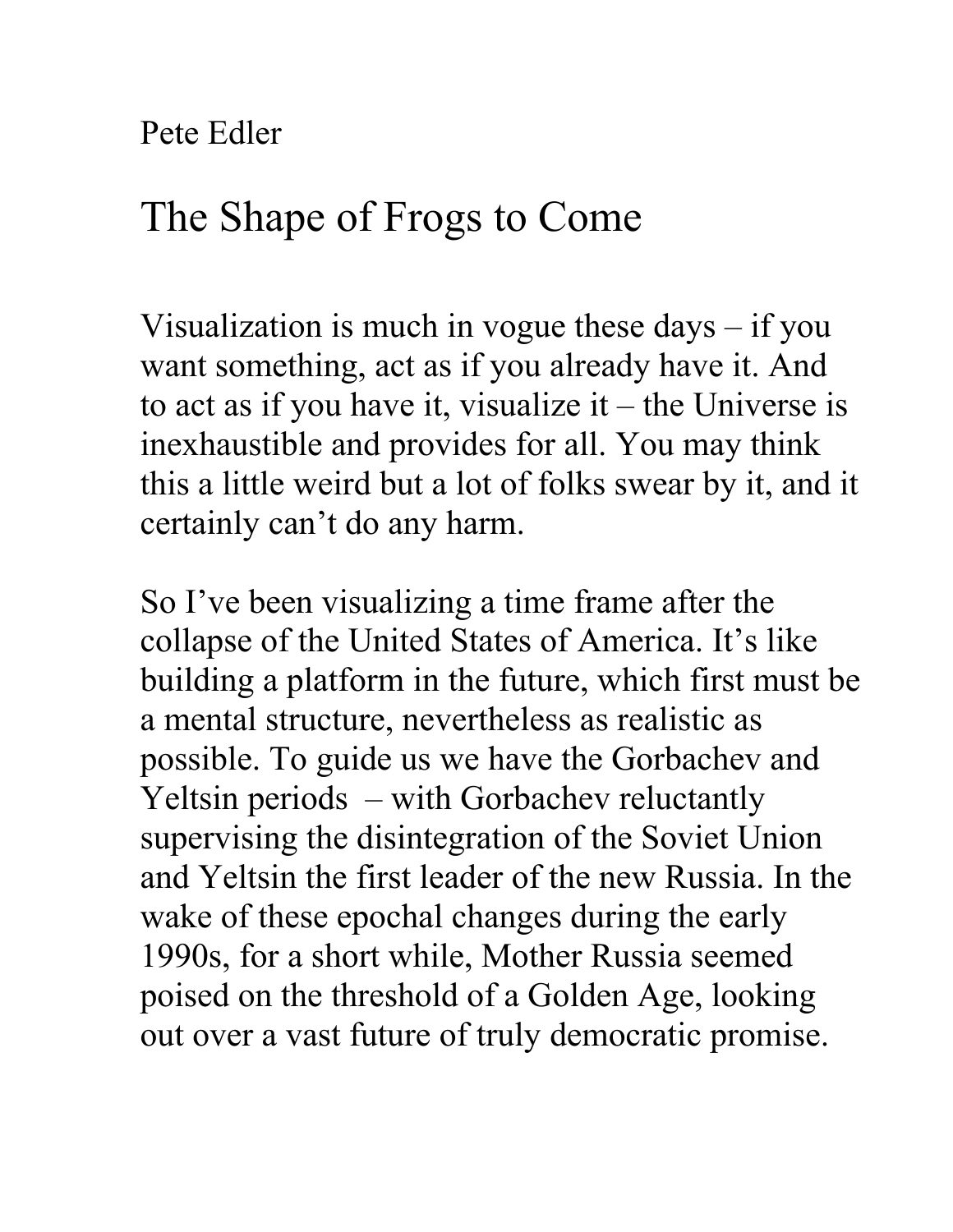Similarly, I'm envisioning a great window of opportunity soon after the collapse of the United States. Most likely from the former US a cluster of smaller confederacies will emerge. Perhaps a core aggregate of US states will remain, renamed, as with the former Soviet Union. And naturally I envision those small groups of now independent former US states constituted as parliamentary democracies with a comprehensive spectrum of parties from left to right expressing the aspirations of the citizenry. So far so good - *but hold it there, pardner!*

What we will have during this period of a couple or three years is boundless American optimism, boundless American energy, boundless American imagination. Every single individual wants to shape the future anew, generating an enormous tidal swell of entrepreneurial fervor. For the first time in many, many decades every man, woman and child will feel that whatever they do, whatever their work, everything is literally bursting with meaning and promise. The future is truly theirs, their optimism palpable, their aspirations manifest.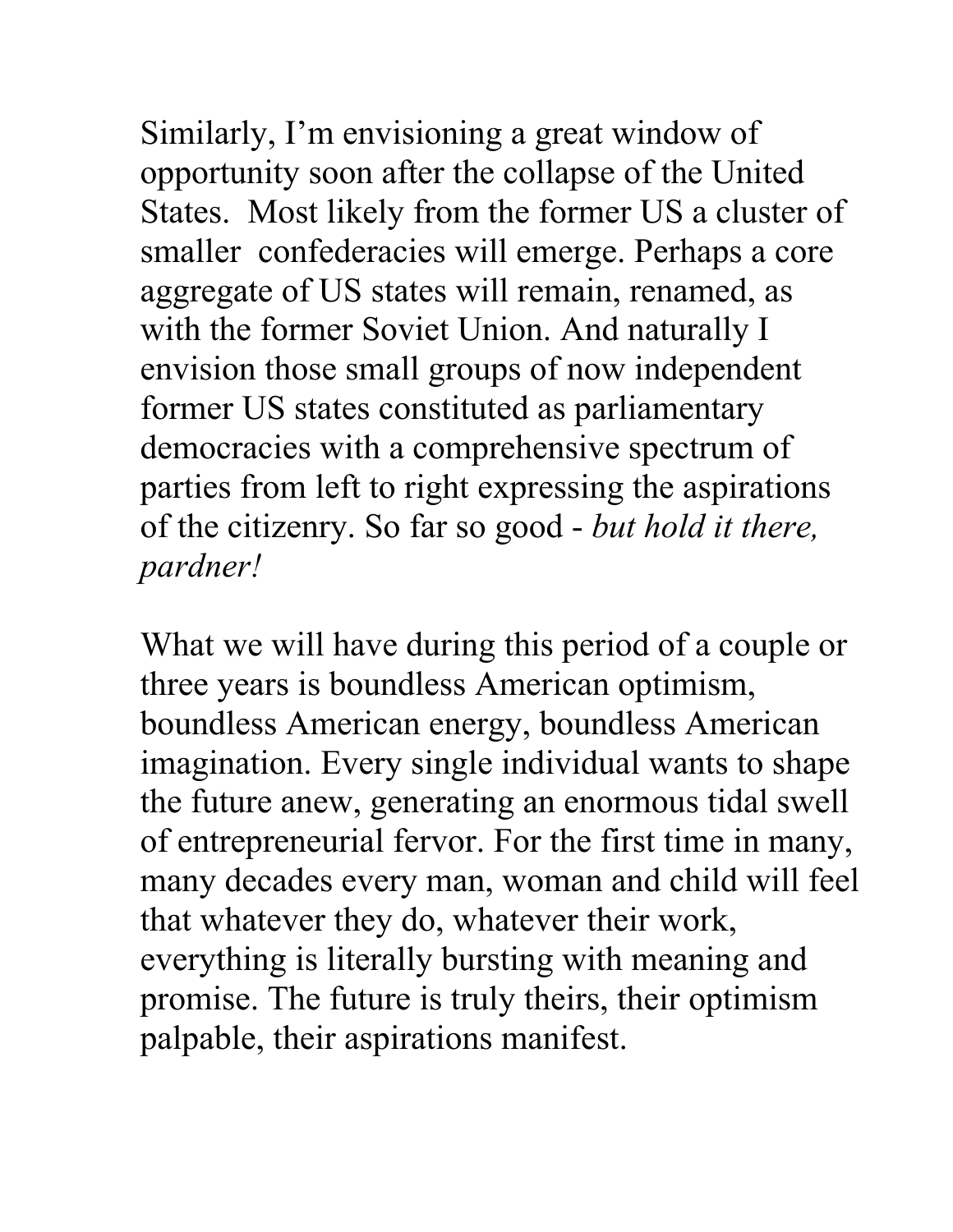This is exhilarating and dangerous. One wrong step and all might turn out to have been for nothing. Since everything will seem possible, everything can be tried – the small, communal lifestyle, the townhall concept, the Swiss referendum approach. For a short while America will be in a state of creative chaos, heady times for all. Remember, however, that as humans we are born longing for security and order. It will be in trying to establish order and security in this creative chaos that the dangers lie.

Everything will have happened, and will be happening, very fast  $-$  the good, the bad, the simply ugly. Then this brief initial stage of heady experimentation – not more than one or two, at most three years – will segue into control by power groups led or fronted by individuals with their own ideas of how things should be done. Many no doubt will use a past that was comfortable and profitable for them to guide them in their efforts toward a new future not very different from the old. That's human nature.

And that's the bad news – *if we allow it to be*. So for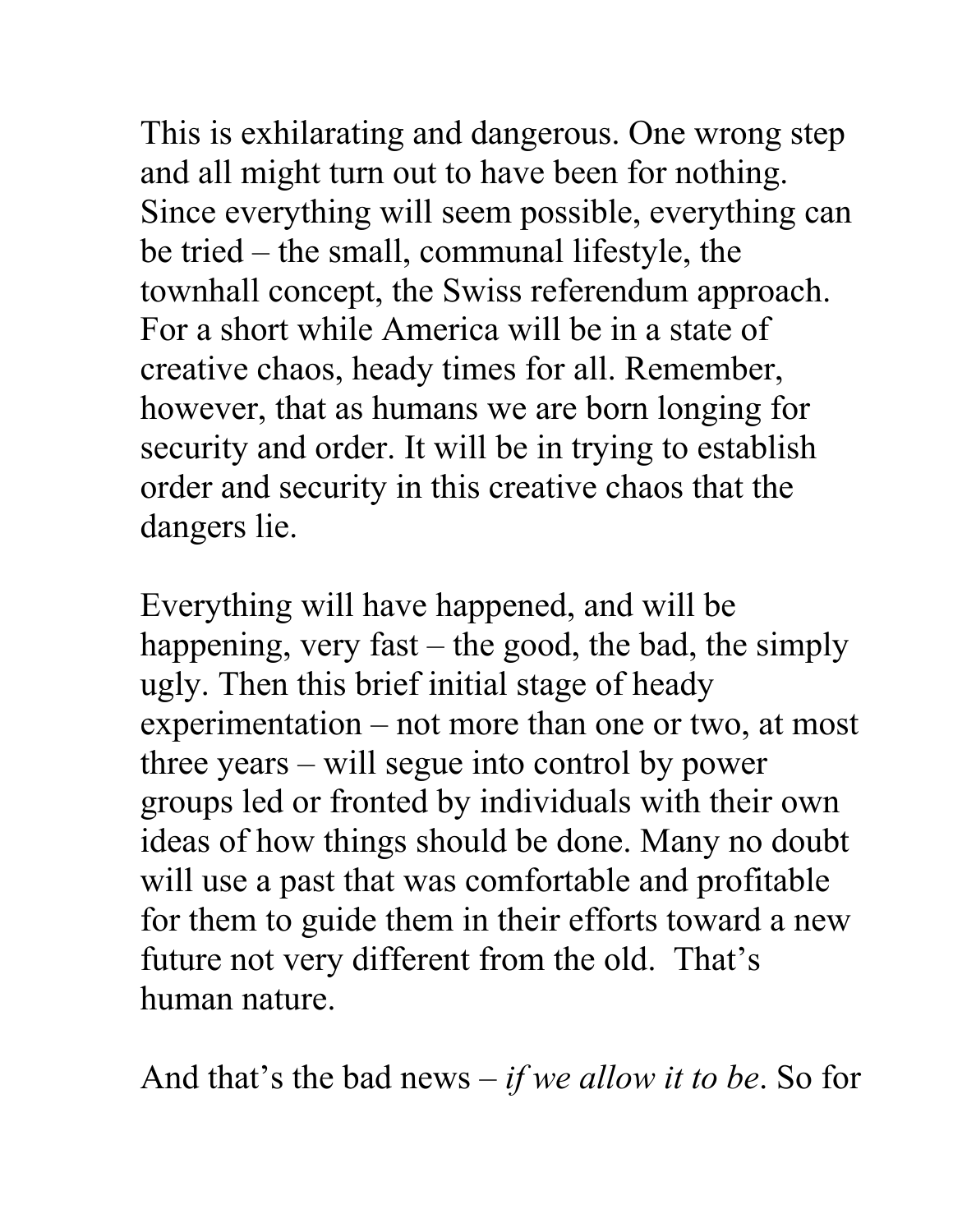now, for the purpose of this scenario, let's stay on that platform of a fresh and free America - free from the bonds and shackles of Empire, free to do as it pleases, free to create a truly humanistic future. Let's not look any further than that. Let's do this now. Let's agree there will be such a period, such an opportunity. Let's roll up our mental sleeves and go to work on that imaginary patch of future. And let's promise ourselves that this time we won't fluff it, this time we will succeed - such at least must be our fervent hope.

We have plenty of reason to be pessimistic, of course. After all, the platform I'm projecting floats in a sea of capitalist predictability. What has developed over the past say two hundred years is a global system of exploitation - not necessarily by design or conspiracy, perhaps incidentally, so to say willy-nilly, but nevertheless very effective and by now well organized and all-pervasive. Our problem is that we've got used to this. We have got used to being exploited, and in the process we have changed character - we ourselves have become exploitive. Not always and not necessarily in everything we do socially or communally but, much worse, *in*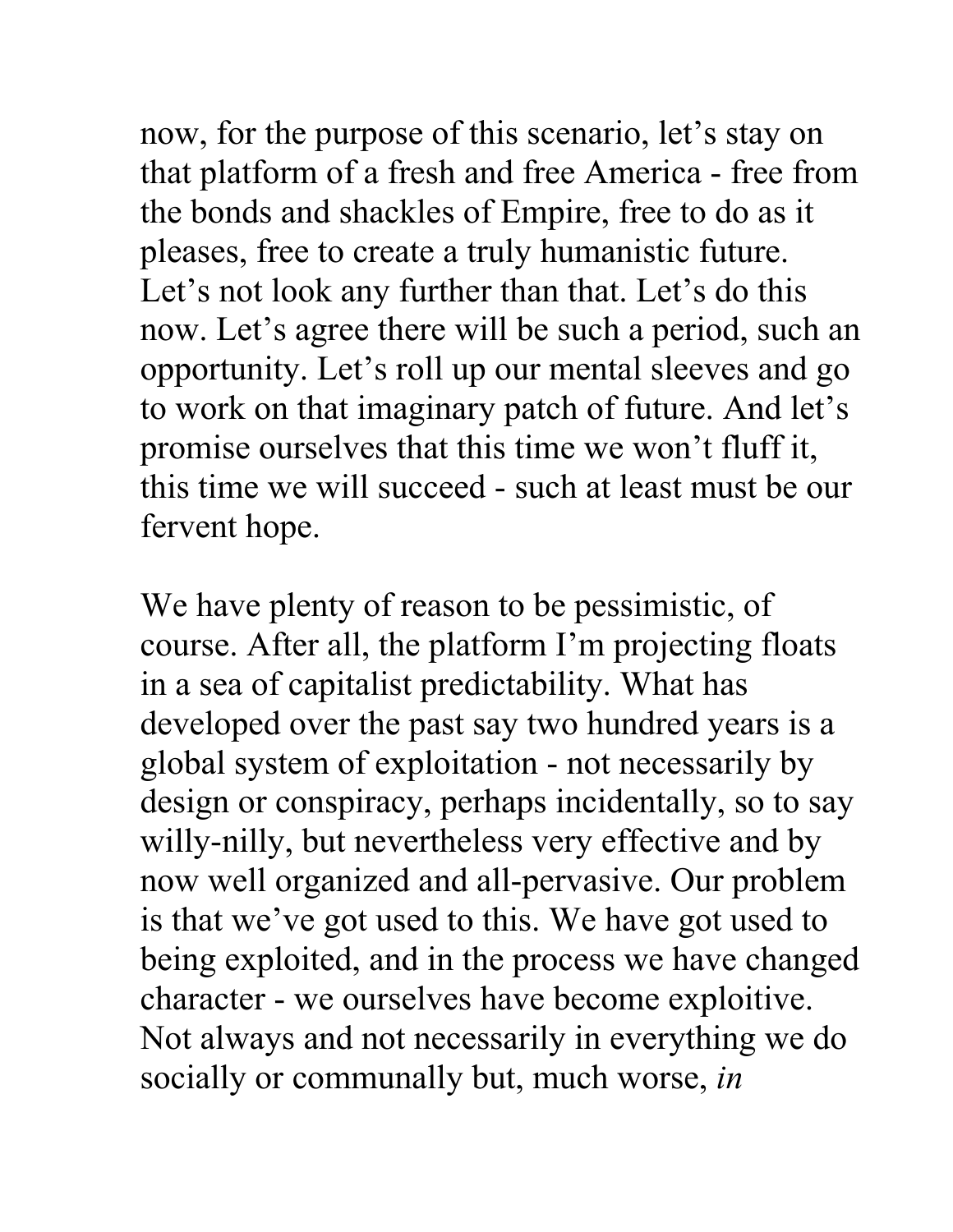*principle*! We routinely accept and use exploitation as a working model - a very large, comprehensive model that we rely on every instant of our waking time, and often even in our dreams.

It is this basic mode of thought, this conditioned reflex of thinking capitalist, that inhibits our imagination and prevents us from freely contemplating and designing desirable models for the future. I am not aware of anyone having suggested a better model of socio-political organization than democracy, yet clearly, after some 2,500 years of experimentation in the democracy department, we appear to be at our wits' end.

Not too long ago someone with a sharp sense of humor announced the 'end of history'. Announcing the end of democracy may not resonate as amusingly, which is why I'm cautiously suggesting we may be in the final phase of the final stage of democratic evolution. On the other hand, looking at the evolution of say frogs, democracy may simply be the most effective form of housing the content it offers. Frogs haven't changed shape for millions of years. Likewise, democracy as an organizational